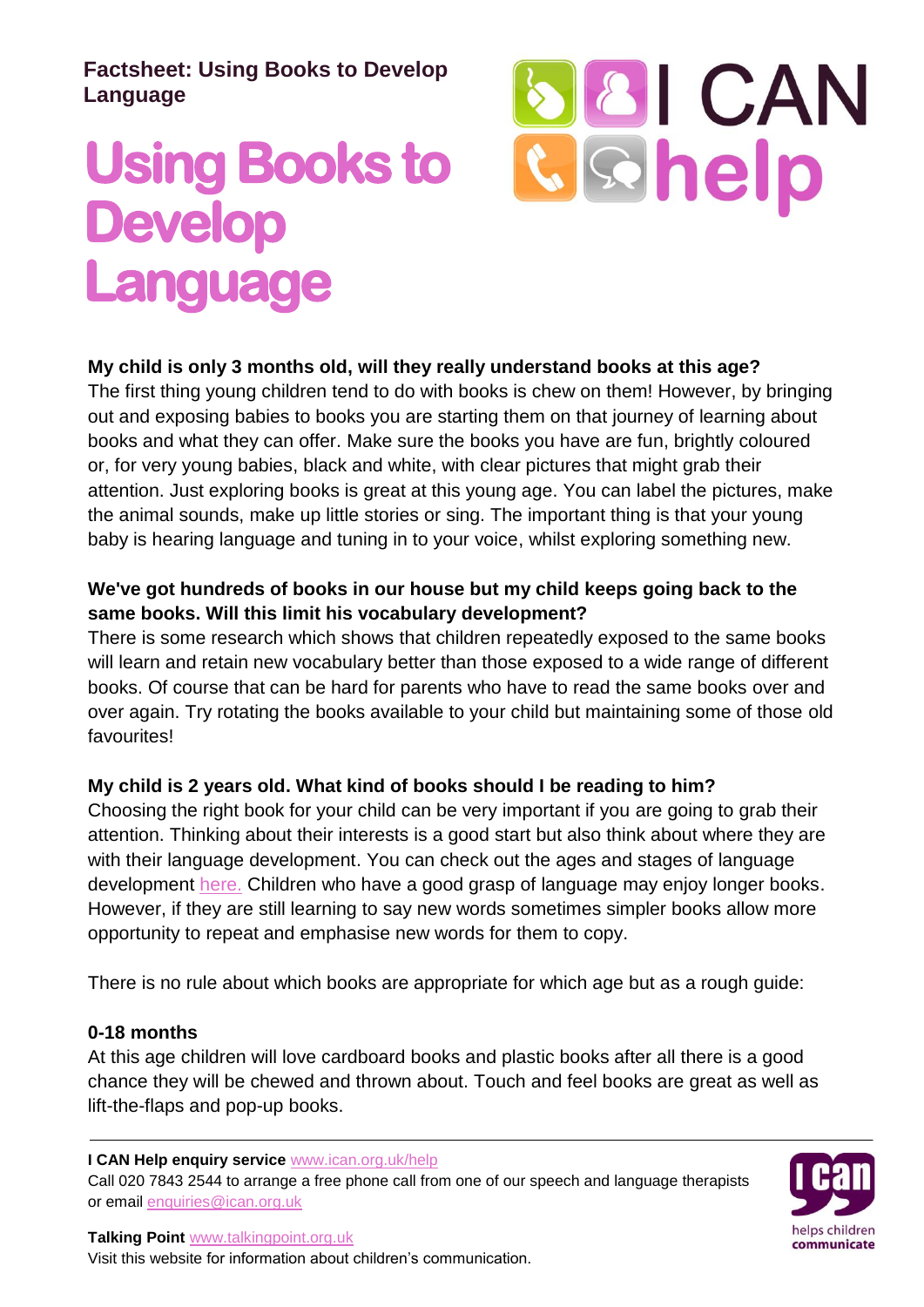### **Between 12 and 18 months**

Children may become interested in little stories, rhymes and 'look and say' books which can help to develop early vocabulary.

Examples: *Dear Zoo* by Rod Campbell; Usborne, *That's not my*.... series by Fiona Watt and *Look and Say* books also by Usborne; *Just like Daddy* by Cecilia Johanson; *Guess Who* by Jeannette Rowe.

## **18 months to 2 1/2 years**

At this age books can really become appealing to some children. Lift-the-flap books are still a great way of engaging children at this age and provide opportunities for you to name the things your child sees and for them to start trying out new words and experimenting with the words they know. Approaching two years old, they may start to enjoy short stories. There may still be lots of language that your child will not understand which means books do not always have to be read exactly as they are written. Children of this age may still prefer to flick through to the bits they know and like which is perfectly fine. Books with repetitive words, phrases and/or sentences are great at this age as children's language really starts to develop.

Examples: *The Very Hungry Caterpillar* by Eric Carle; *We're Going on a Bear Hunt* and *Snore* by Michael Rosen; *Ketchup on your Cornflakes* by Nick Sharratt; *Tales from Acorn Wood* by Julia Donaldson, for example 'Fox's Socks' and 'Rabbit's Nap'; *Owl Babies* by Martin Waddell

#### **From 2 1/2 years**

At this age children may start to enjoy longer stories as their understanding of language begins to develop. But remember your child may still prefer shorter, higher interest stories and that is ok! Also, for some children their understanding of language is further ahead of what they can say. They can still benefit from sharing shorter repetitive stories that allow them to join in only saying a few words.

Examples: *Ladybird First Favourite Tales,* for example 'Three Little Pigs'; Julia Donaldson books such as *Monkey Puzzle* and *Squash and a Squeeze*; *Emily Brown* Series by Cressida Cowell and *Percy the Park Keeper* Series by Nick Butterworth

Don't forget family photo albums or photo books can be a great way of introducing the idea of books to children of all ages. Photo's can often be a great source of enjoyment, and an opportunity to use lots of language to name, talk about what was happening and so forth.

**My toddler is just not interested in books. How can I encourage him to like books?** For some children, developing an interest in books can be more challenging! It's great if you can make listening to stories part of a bedtime routine. Think about if you are you reading books that interest them? Are the books too complicated or too simple? Sometimes children enjoy making story dens or corners with lots of cushions and blankets

**I CAN Help enquiry service** www.ican.org.uk/help

Call 020 7843 2544 to arrange a free phone call from one of our speech and language therapists or email enquiries@ican.org.uk



**Talking Point** www.talkingpoint.org.uk

Visit this website for information about children's communication.